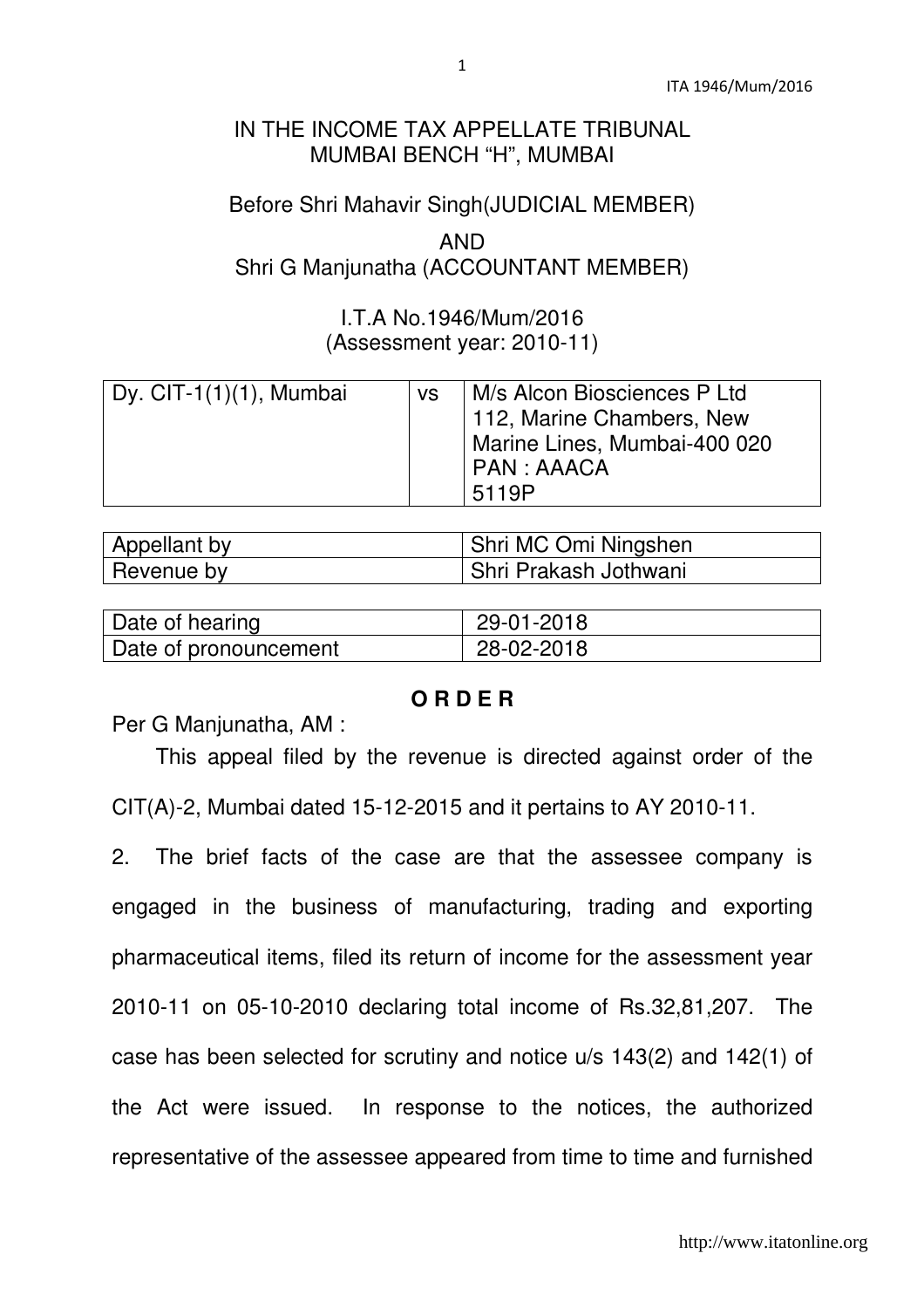details, as called for. The assessment has been completed u/s 143(3) on 04-03-2013 determining total income at Rs.1,73,63,846 inter-alia making addition towards unexplained cash credits u/s 68, towards share application money received from 3 parties and disallowance of interest expenses u/s 36(1)(iii) of the Act. The assessee carried the matter in appeal before the CIT(A). The CIT(A) for the detailed reasons recorded in his order dated 15-12-2015 allowed appeal filed by the assessee, wherein he has deleted addition made by the AO towards share application money u/s 68 of the Act, disallowance of interest u/s 36(1)(iii) of the Act. Aggrieved by the CIT(A)'s order, revenue is in appeal before us.

3. The only issue that came up for our consideration from this appeal is deletion of addition made by the AO towards share application money u/s 68 of the Act. The facts with regard to the impugned addition are that during the course of assessment proceedings, the AO noticed that the assessee has received share application money to the tune of Rs.1.15 crores from 3 parties, therefore, called upon the assessee to furnish necessary evidence including share application forms, copy of PAN card, incorporation certificate of the share applicants and copy of bank statements. In response to notice, the assessee vide letter dated 05-09-2010 furnished the details called for by the AO in respect of 3 share applicants, viz. (i) Hemang Fincap Services Pvt Ltd; (ii) Avdhan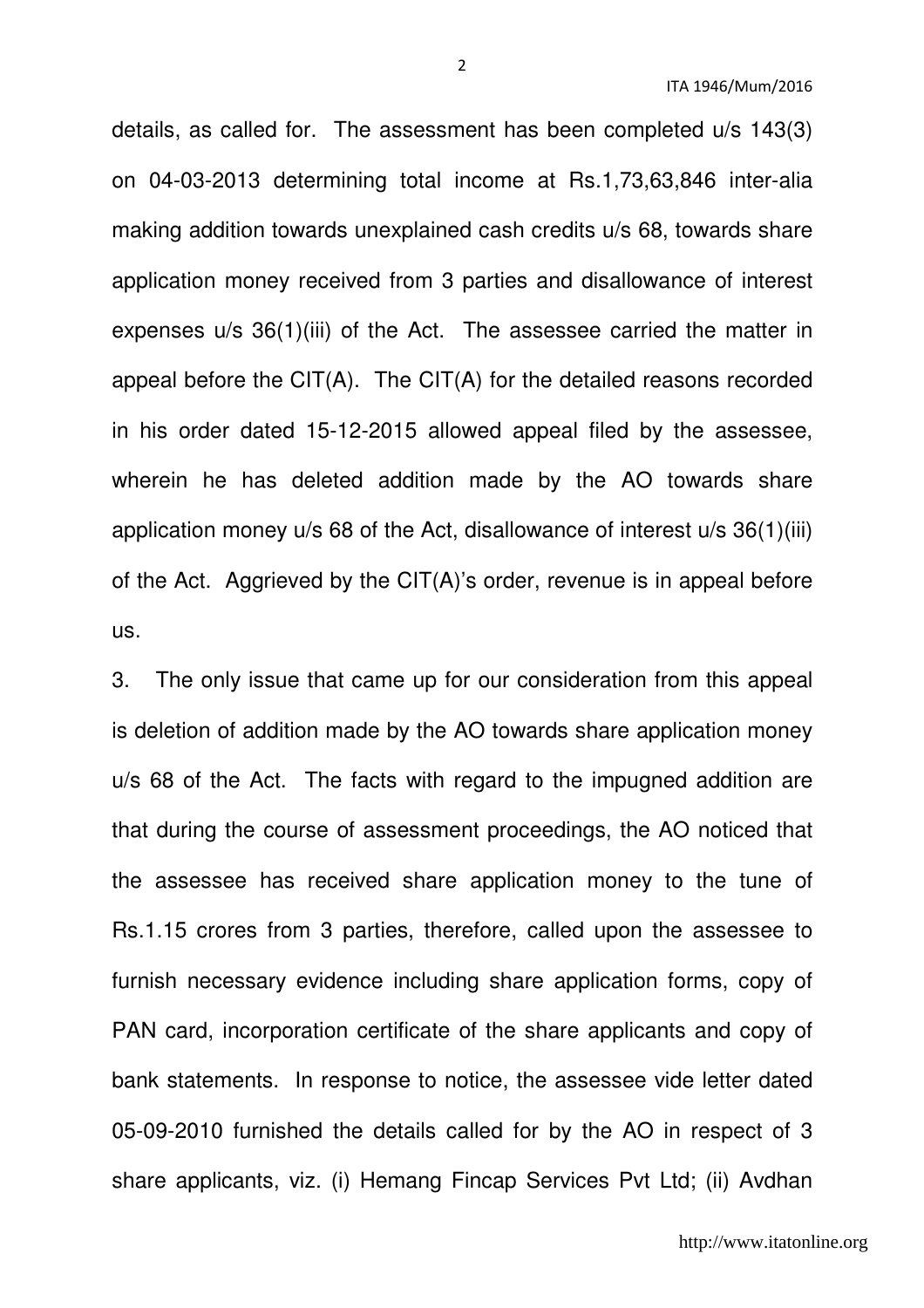Tradelink Pvt Ltd; and (iii) Arpita Tradelink Pvt Ltd. In order to verify the genuineness of details filed by the assessee, the AO issued notice u/s 133(6) to all the parties calling for the details of share application money paid to the assessee including bank statement highlighting the amount of share application money paid along with financial statements for the relevant financial year. The notices issued u/s 133(6) to all three parties were returned unserved as the parties refused to accept the notices. Thereafter, the AO issued notice u/s 133(6) to Bank of Baroda calling for the details of bank account number from which share application money has been credited to the account of the assessee. In response to notice, Bank of Baroda, vide its letter dated 07-12-2012 furnished the details of credits made to the account of the assessee. On verification of details, the AO noticed that cheque deposits in Bank of Baroda in the name of all 3 concerns were made by single person. Therefore, issued further notices u/s 133(6) to ICICI Bank, i.e. the bank in which the share applicants held their accounts calling for statements of M/s Hemang Fincap, Avdhan Tradelink Pvt Ltd; and Arpita Tradelink Pvt Ltd.. The AO, on verification of bank statement furnished by ICICI Bank Ltd, observed that all three bank acccounts operated by these 3 share applicants were operated only for a limited period during which share application money has been received by the assessee and also those bank accounts have received money from some individual. The AO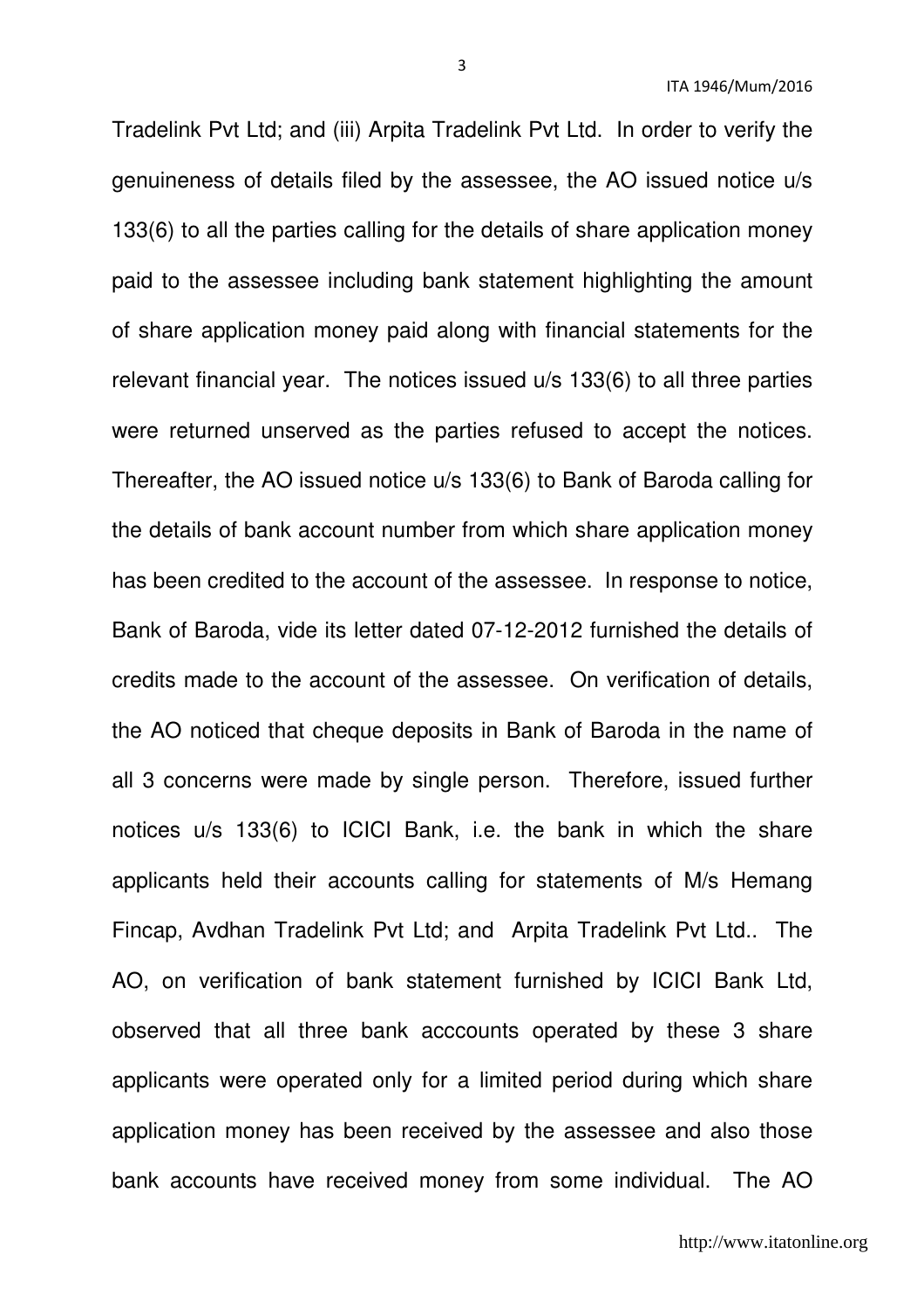further observed that on further verification of source of money received from individuals, it was noticed that the individuals have deposited cash into their bank account either on the same day or immediately preceding the day on which the funds have been transferred to the share applicants' bank accounts. Therefore, he opined that the assessee has failed to discharge the genuineness of transactions and creditworthiness of the parties. Accordingly, the amount received by the assessee from 3 parties to the extent of Rs.1.15 crores has been treated as assessee's own undisclosed income and the same has been brought to tax u/s 68 of the Act.

4. Aggrieved by the assessment order, assessee preferred appeal before the  $CIT(A)$ . Before the  $CIT(A)$ , assessee has reiterated its submissions made before the AO to argue that it has furnished various details including share application forms, PAN card, incorporation certificate, bank statement of share applicants and also the bank statement of the persons from whom share applicants have received money to the AO. However, the AO has ignored all evidences merely for the reason that share applicants have received money from other persons and the other persons have deposited cash into their bank accounts without appreciating the fact that once assessee discharged its onus by filing identity, genuineness of transactions, creditworthiness of the parties, AO cannot look into the source of source. The assessee

http://www.itatonline.org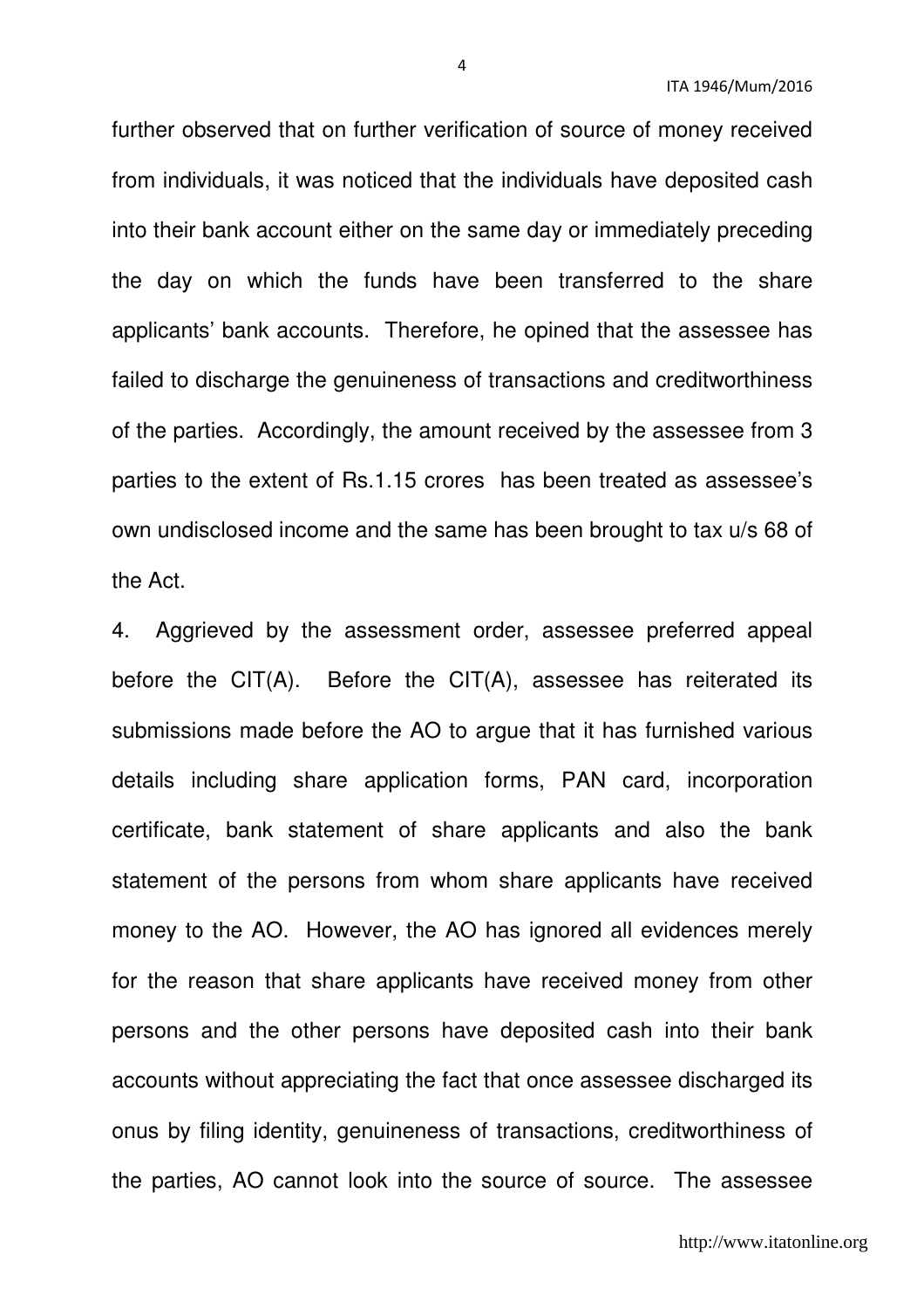further contended that out of 3 applicants, M/s Hemang Fincap Services Pvt Ltd filed its return of income and copy of ITR acknowledgements have been furnished to the AO. Though the other two applicants have not filed return of income, they have filed enough evidences to justify the source of share application money given to the assessee, therefore, the AO was incorrect in making addition u/s 68 of the Act. The CIT(A), after considering relevant submissions of the assessee and also relying upon the decision of Hon'ble Supreme Court in the case of CIT vs Lovely Exports Pvt Ltd (2008) 216 CTR (SC) 195, observed that if the share application money is received by the assessee company from alleged bogus shareholders, whose names are given to the AO, then the department is free to proceed to reopen their individual assessments in accordance with law, but it cannot be regarded as undisclosed income of the assessee. Accordingly, directed the AO to delete addition made towards share application money received from 3 share applicants, however, the CIT(A) further directed the AO to take proper care in passing on the information of 3 share applicants to the concerned AO where PAN have jurisdiction and request them to make further enquiry and see to that whether they have been properly assessed to tax and paid tax thereon. Aggrieved by the order of CIT(A), revenue is in appeal before us.

5. The Ld.DR submitted that the Ld.CIT(A) was erred in deleting the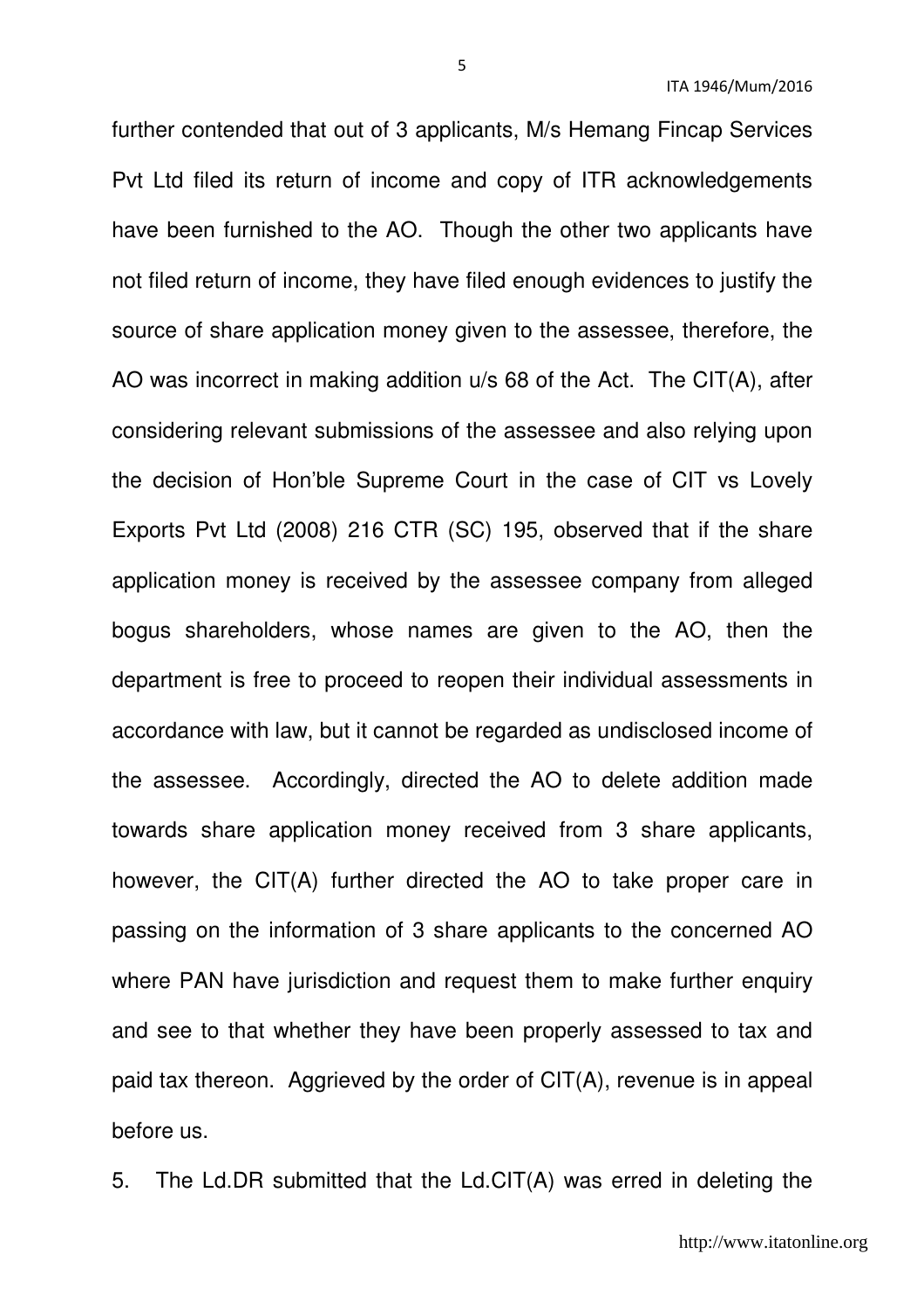addition made u/s 68 in respect of share application money received from the investors when the AO gave a clear finding that the assessee could not satisfactorily explain the nature and source of credit in its books. The Ld.DR further referring to the company master data extracted from ROC website submitted that out of three share applicants, two share applicants, viz. Avdhan Tradelink Pvt Ltd; and Arpita Tradelink Pvt Ltd, the names of these two companies have been struck off by the ROC from this, it is abundantly clear that those companies are shell companies engaged in providing accommodation entries under the guise of share application money which was further supported by the facts gathered by the AO during the course of assessment proceedings. Therefore, the CIT(A) erred in deleting addition without properly appreciating the facts and hence, the addition made by the AO should be sustained.

6. On the other hand, the Ld.AR for the assessee strongly supporting the order of the CIT(A) has submitted that the assessee has furnished enormous documents to prove the identity, genuineness of transactions and creditworthiness of the parties including share application forms, PAN, bank statements and their income-tax return acknowledgment copies. Therefore, the AO was incorrect in making addition merely because the notices issued u/s 133(6) were returned unserved and also the share applicants have received money from third parties where they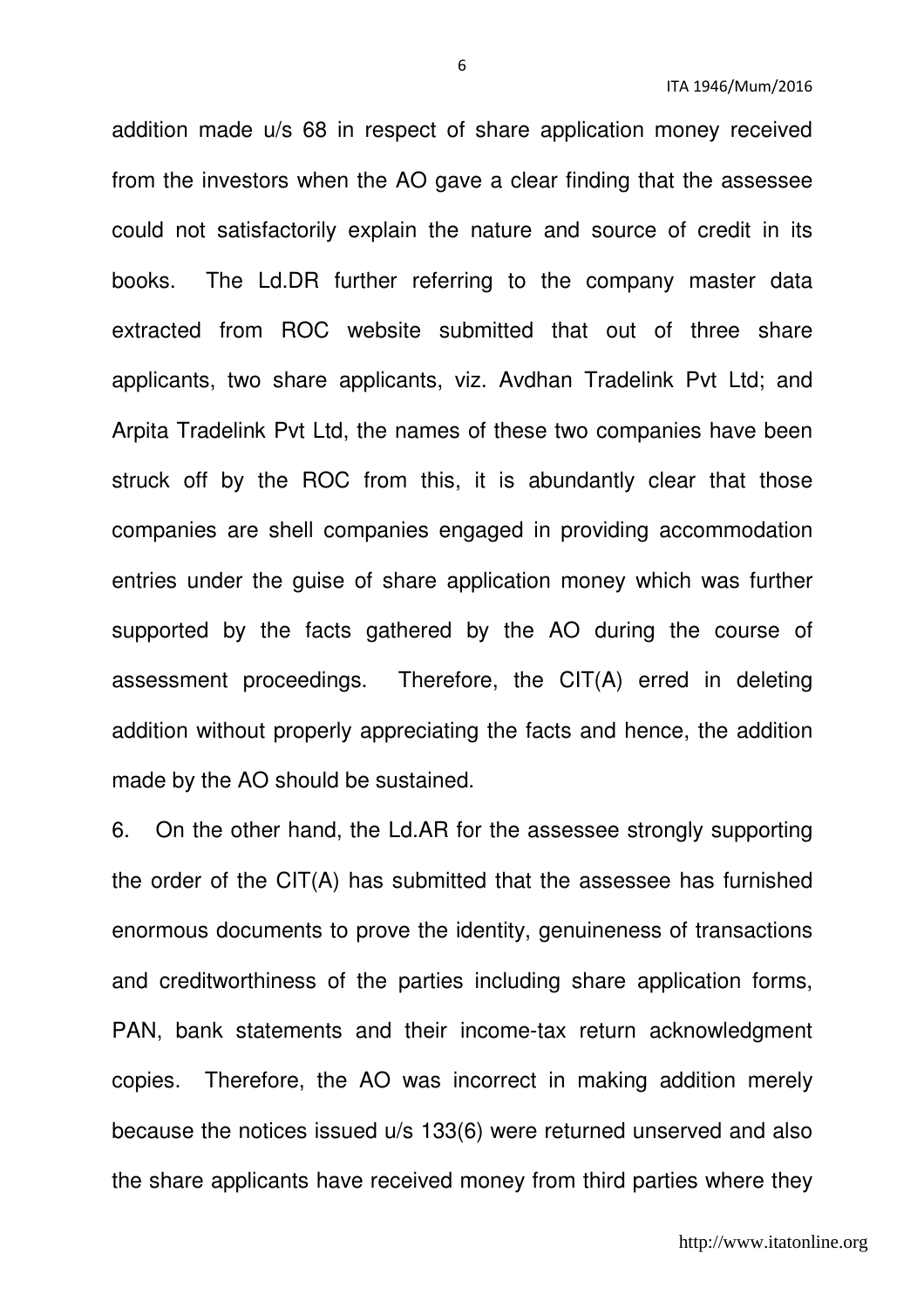have deposited cash into their bank accounts without appreciating the fact that once assessee proves identity of the share applicants, the AO cannot question source of source. The Ld.AR further submitted that the assessee has discharged its initial onus cast u/s 68 of the Act by filing various documents and once the initial burden has been discharged, the onus shifts to the revenue to prove otherwise. The AO without any evidence which could rebut the documents produced by the assessee, made addition merely on the basis of surmises and suspicion only on the basis of bank statements of share applicants and their concerns. In this regard relied upon decision of Hon'ble Bombay High Court in the case of CIT vs M/s Gagandeep Infrastructure Pvt Ltd (2017) 394 ITR 680 (Bom). The assessee also relied upon the decision of Hon'ble Supreme Court in the case of CIT vs Orissa Corporation Pvt Ltd 1986 AIR 1849. Insofar as the arguments of the Ld.DR, that the name of two companies have been struck off by the ROC, the Ld.AR submitted letters from those companies stating that their names have been struck off by the ROC as the annual returns of the companies were not filed for years. However, they are in the process of restoring the name of the companies with ROC by filing a petition before NCLT. The Ld.AR further submitted that merely because the names found struck off from the register of Registrar of Companies, the genuineness of transactions cannot be questioned as the names of companies can be struck off for various reasons including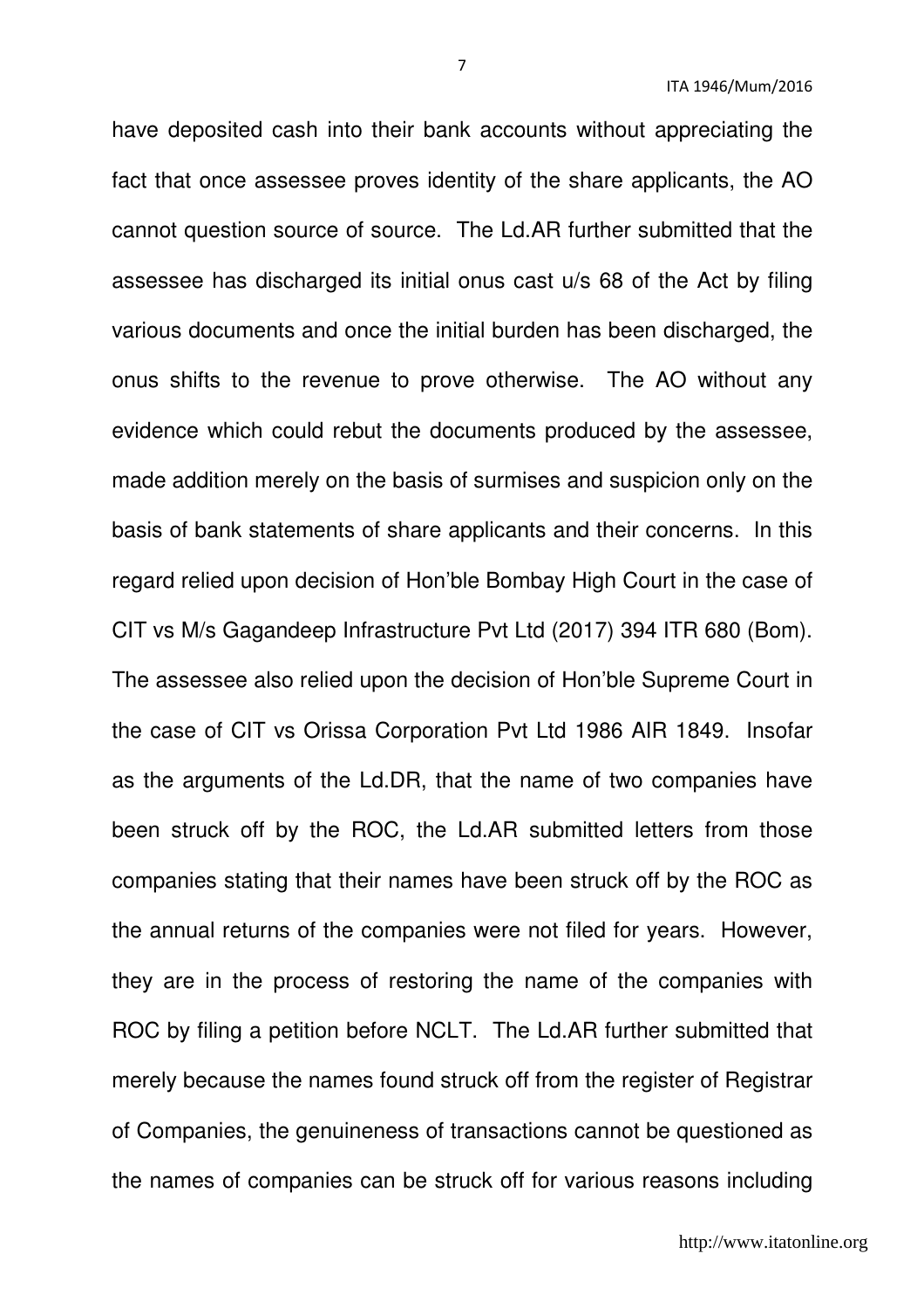non filing of balance-sheets. The assessee has filed various details, therefore, there is no reason for the AO to make addition towards share application money u/s 68 of the Act.

7. We have heard both the parties, perused the materials available on record and gone through the orders of the authorities below. The AO made additions towards share application money u/s 68 of the Act on the ground that the assessee has failed to discharge identity, genuineness of transaction and creditworthiness of the parties which is evident from the fact that the AO has brought out certain facts with regard to the share applicants by issuing notice u/s 133(6) of the Income-tax Act, 1961. According to the AO, the assessee has raised share application money from three companies and all the three companies are having bank accounts in Bank of Baroda where a single person has operated the accounts of all the companies. The AO further observed that the share applicants have received money from certain individuals before the date of transfer of money to the assessee company and those individuals have deposited cash on the same day or a day before the date on which the money has been transferred to share applicants' bank account. The AO further observed that notice u/s 133(6) were not served and the parties refused to accept the notice. The AO also observed that the assessee failed to explain how it has issued share having face value of Rs.10 with a huge premium of Rs.990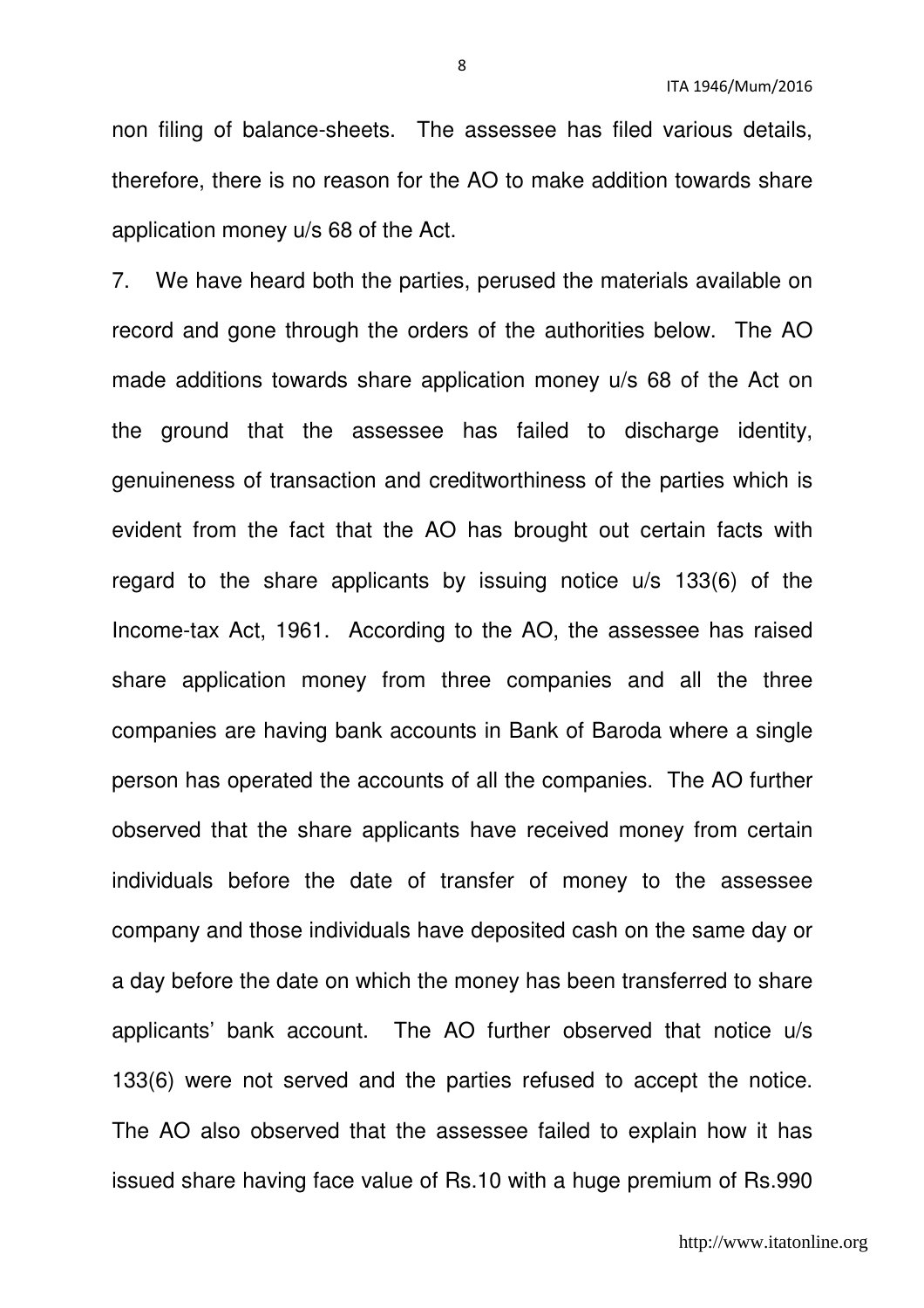per share when it was an unlisted company. Therefore, the AO opined that the assessee has obtained accommodation entries from so-called share applicants to convert its own undisclosed income in the guise of share application money. Accordingly treated share application money received from all the three parties as unexplained credit and brought to tax u/s 68 of the Act.

8. The AO has made addition towards share application money on the basis of analysis of bank statements of share applicants and the source of applicants' bank accounts. The assessee has filed various details including share application forms, incorporation certificate of the share applicants and their bank statement. The assessee also furnished copy of income-tax return acknowledgment in respect of M/s Hemang Fincap Services Pvt Ltd. On verification of details filed by the assesse, we find that the share applicants have paid share application money to the assessee through bank accounts and also disclosed investments in their financial statements for the relevant financial year. Though two share applicants have not filed their income-tax returns, furnished copy of PAN and their bank statements. Once the assessee has discharged its initial burden cast u/s 68 by filing documents to prove identity, genuineness of transactions and creditworthiness of the parties, then the burden shifts to the revenue to prove otherwise. In this case, the AO does not have any evidence which could rebut the documents produced by the assessee.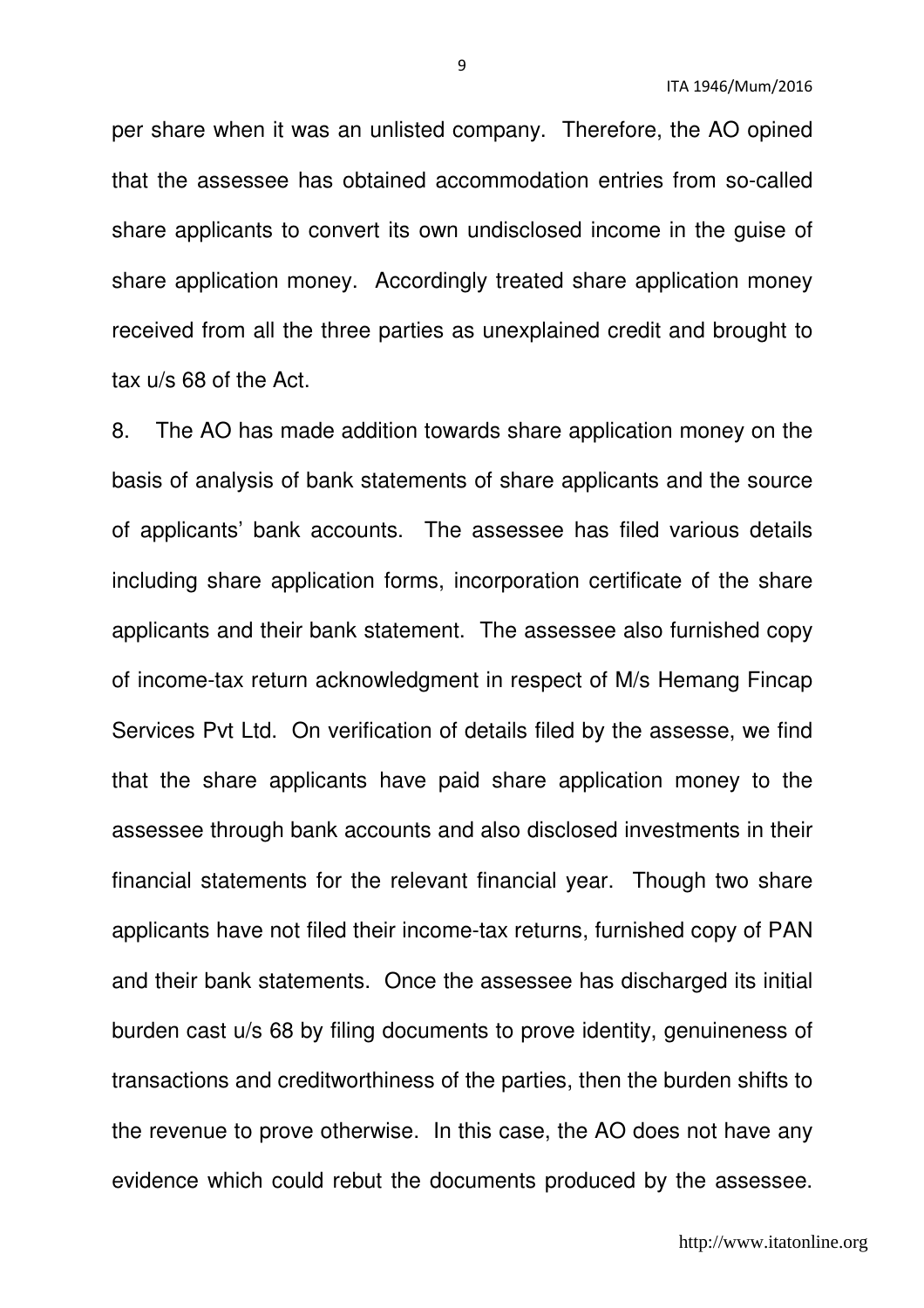The AO made addition only on the basis of suspicion and surmises on the ground that the share applicants do not have any capacity to explain amount transferred to their account.

9. Having considered facts, we do not find any merit in the arguments of the revenue for the reason that once the assessee has furnished necessary evidence to prove the identity of the share applicants and their PAN details to the AO, then the department is free to proceed to reopen their individual assessments in accordance with law, but it cannot be regarded as undisclosed income of the assessee. This legal proposition is supported by the decision of Hon'ble Supreme Court in the case of CIT vs Lovely Exports Pvt Ltd (supra), wherein it was categorically held that the AO cannot make addition towards share application money, if the names and addresses and PAN of the creditors have been furnished to the AO. This legal proposition is supported by the judgment of Hon'ble Supreme Court in the case of CIT vs Orissa Corporation Ltd (supra). The jurisdictional High Court of Bombay in the case of CIT vs M/s Gagandeep Infrastructure Pvt Ltd (supra) and CIT vs Paradise Inland Shipping Pvt Ltd in ITA No. 66 of 2016 dated 10-04- 2017, has reiterated the legal position laid down by the Hon'ble Supreme Court in the case of CIT vs Lovely Exports Pvt Ltd (supra). The sum and substance of the ratios of the Hon'ble Supreme Court and jurisdictional High Court, is that once the assessee has furnished names and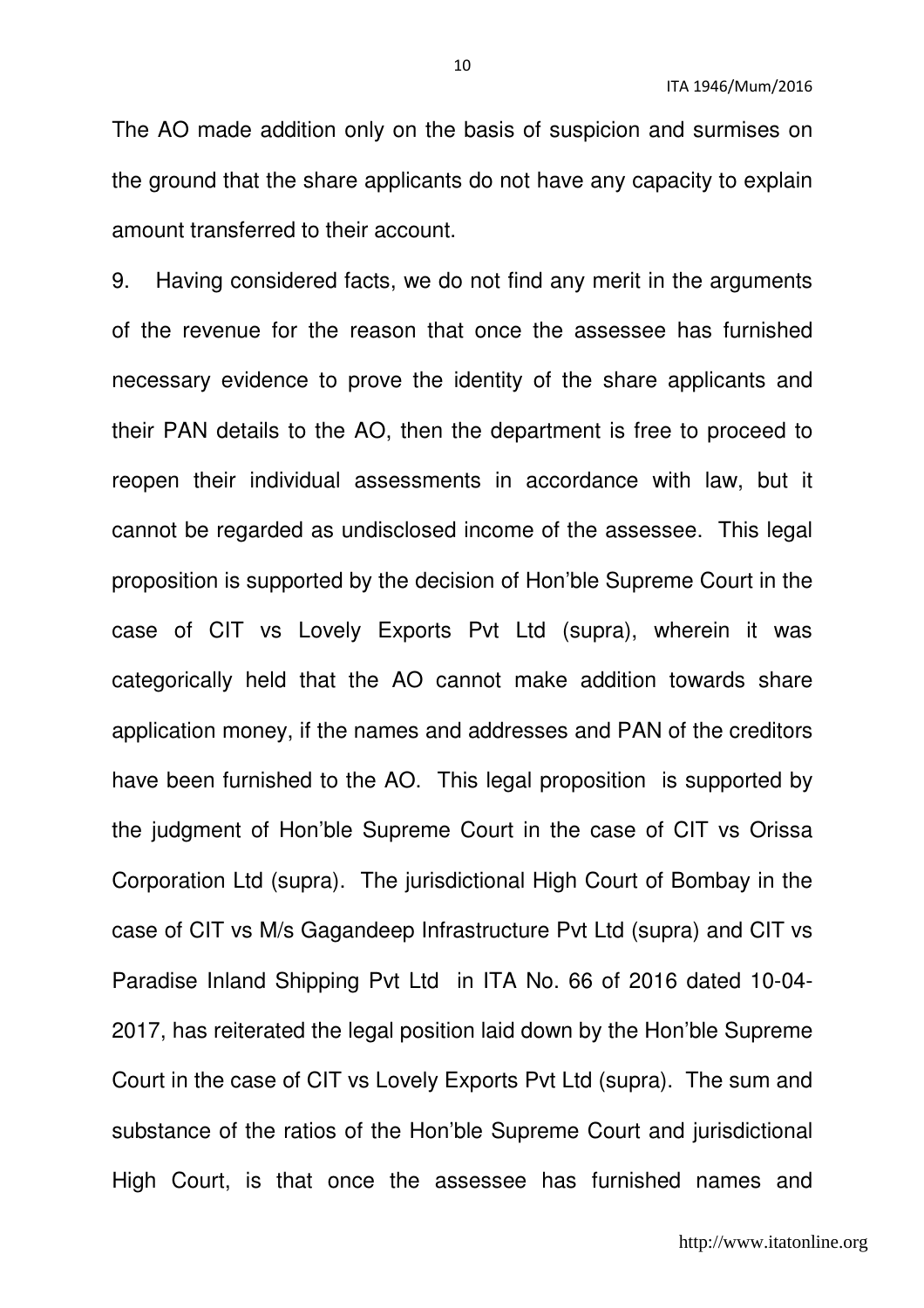addresses alongwith PAN of subscribers, then the AO is free to reopen the assessment of subscribers in accordance with law, but the share application money cannot be regarded as undisclosed income of the assessee.

10. Insofar as the argument of the Ld.DR in the light of Company Master Data taken from ROC website that the names of two companies have been struck off by the ROC, we find that the ROC has struck off the names of two companies for the reason that those two companies have not filed their annual accounts for few years, but fact remains that the assessee has furnished letters from those two companies wherein they have admitted that their names have been struck off by the ROC for non filing of annual accounts, but they are in the process of restoring the names by filing an application before NCLT. As regards the AOs observation with regard to the issue of shares at a face value of Rs.10/ issued at a premium of Rs.990 per share, we find that there is no merit in the findings of the AO for the reason that the issue of shares at a premium and subscription to such shares is within the knowledge of the company and the subscribers to the share application money and the AO does not have any role to play as long as the assessee has proved genuineness of transactions. We further notice that the AO cannot question issue of shares at a premium and also cannot bring to tax such share premium within the provisions of section 68 of the Act, before